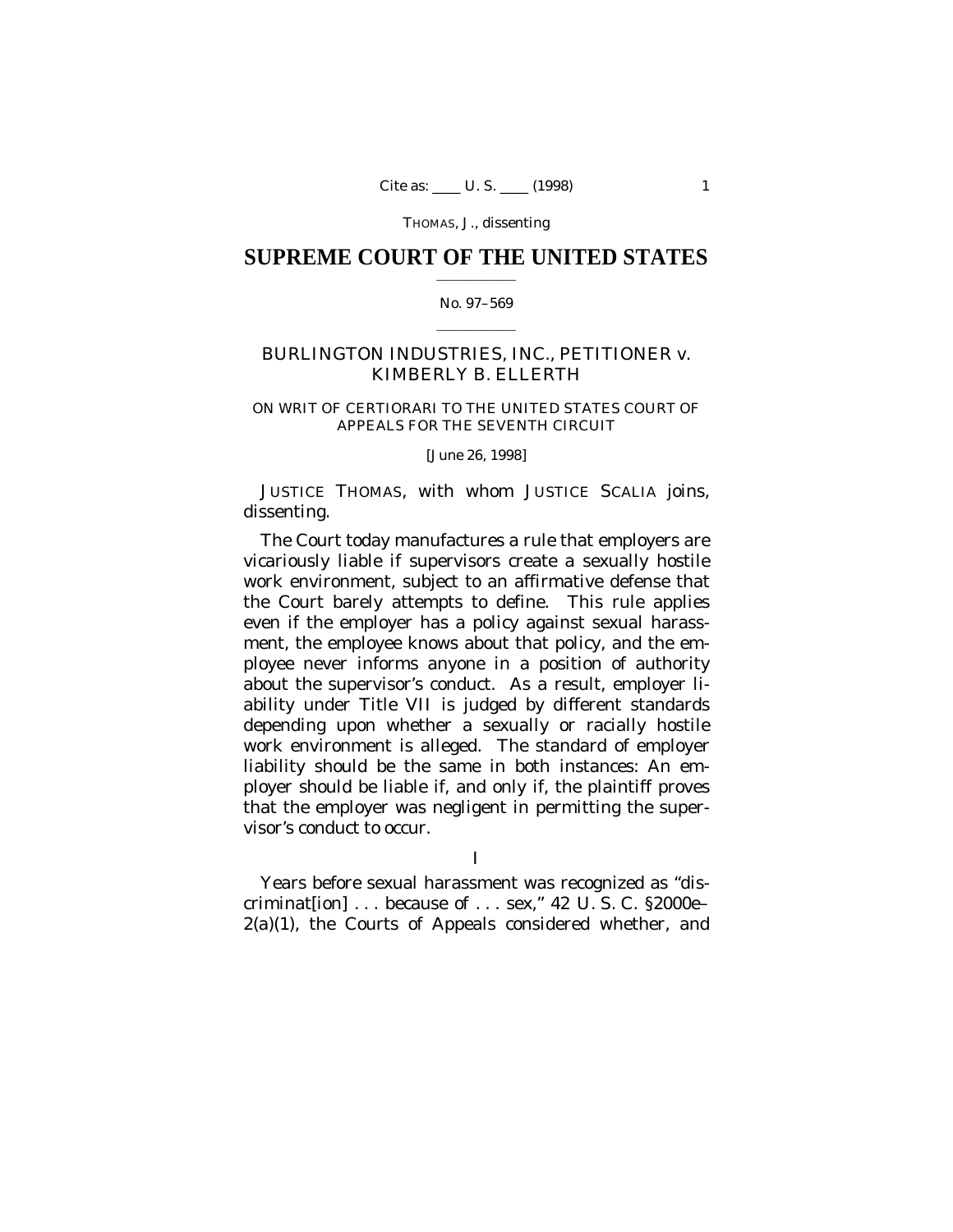when, a racially hostile work environment could violate Title VII.<sup>1</sup> In the landmark case *Rogers* v. *EEOC*, 454 F. 2d 234 (1971), cert. denied, 406 U. S. 957 (1972), the Court of Appeals for the Fifth Circuit held that the practice of racially segregating patients in a doctor's office could amount to discrimination in "'the terms, conditions, or privileges'" of employment, thereby violating Title VII. *Id.,* at 238 (quoting 42 U.S.C. §2000e–2(a)(1)). The principal opinion in the case concluded that employment discrimination was not limited to the "isolated and distinguishable events" of "hiring, firing, and promoting." *Id.,* at 238 (opinion of Goldberg, J.). Rather, Title VII could also be violated by a work environment "heavily polluted with discrimination," because of the deleterious effects of such an atmosphere on an employee's well-being. *Ibid*.

Accordingly, after *Rogers,* a plaintiff claiming employment discrimination based upon race could assert a claim for a racially hostile work environment, in addition to the classic claim of so-called "disparate treatment." A disparate treatment claim required a plaintiff to prove an adverse employment consequence and discriminatory intent by his employer. See 1 B. Lindemann & P. Grossman, Employment Discrimination Law 10–11 (3d ed. 1996). A hostile environment claim required the plaintiff to show that his work environment was so pervaded by racial harassment as to alter the terms and conditions of his employment. See, *e.g., Snell* v. *Suffolk Cty.*, 782 F. 2d 1094, 1103 (CA2 1986) ("To establish a hostile atmosphere, . . . plaintiffs must prove more than a few isolated incidents of racial enmity"); *Johnson* v. *Bunny Bread Co.*, 646 F. 2d

<sup>&</sup>lt;sup>1</sup> This sequence of events is not surprising, given that the primary goal of the Civil Rights Act of 1964 was to eradicate race discrimination and that the statute's ban on sex discrimination was added as an eleventh-hour amendment in an effort to kill the bill. See *Barnes* v. *Costle*, 561 F. 2d 983, 987 (CADC 1977).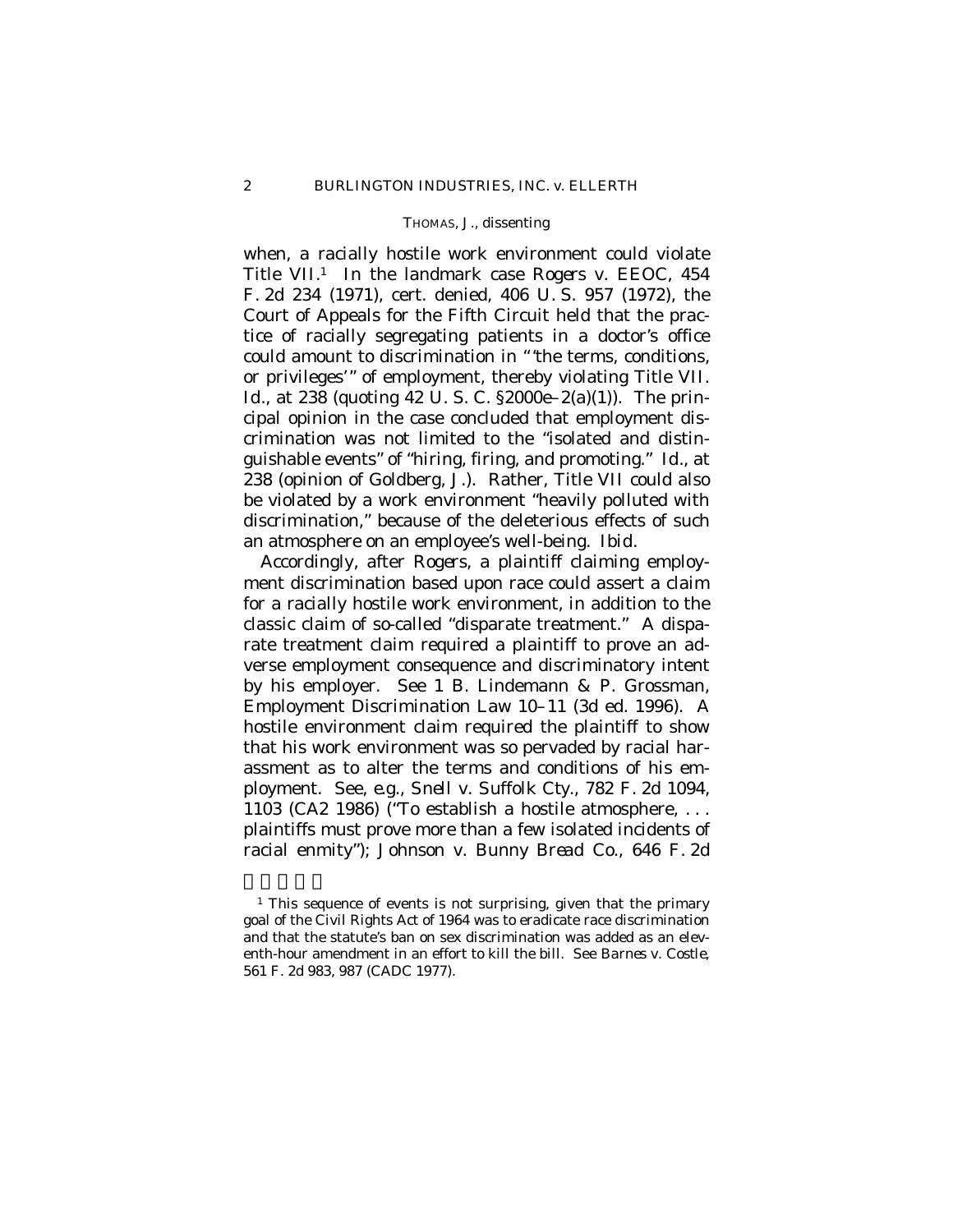1250, 1257 (CA8 1981) (no violation of Title VII from infrequent use of racial slurs). This is the same standard now used when determining whether sexual harassment renders a work environment hostile. See *Harris* v. *Forklift Systems, Inc.,* 510 U. S. 17, 21 (1993) (actionable sexual harassment occurs when the workplace is "*permeated* with discriminatory intimidation, ridicule, and insult") (emphasis added) (internal quotation marks and citation omitted).

In race discrimination cases, employer liability has turned on whether the plaintiff has alleged an adverse employment consequence, such as firing or demotion, or a hostile work environment. If a supervisor takes an adverse employment action because of race, causing the employee a tangible job detriment, the employer is vicariously liable for resulting damages. See *ante,* at 15. This is because such actions are company acts that can be performed only by the exercise of specific authority granted by the employer, and thus the supervisor acts as the employer. If, on the other hand, the employee alleges a racially hostile work environment, the employer is liable only for negligence: that is, only if the employer knew, or in the exercise of reasonable care should have known, about the harassment and failed to take remedial action. See, *e.g., Dennis* v. *Cty. of Fairfax,* 55 F. 3d 151, 153 (CA4 1995); *Davis* v. *Monsanto Chemical Co.*, 858 F. 2d 345, 349 (CA6 1988), cert. denied, 490 U. S. 1110 (1989). Liability has thus been imposed only if the employer is blameworthy in some way. See, *e.g., Davis* v. *Monsanto Chemical Co.*, *supra,* at 349; *Snell* v. *Suffolk Cty., supra,* at 1104; *DeGrace* v. *Rumsfeld*, 614 F. 2d 796, 805 (CA1 1980).

This distinction applies with equal force in cases of sexual harassment.<sup>2</sup> When a supervisor inflicts an adverse

<sup>2</sup> The Courts of Appeals relied on racial harassment cases when analyzing early claims of discrimination based upon a supervisor's sexual harassment. For example, when the Court of Appeals for the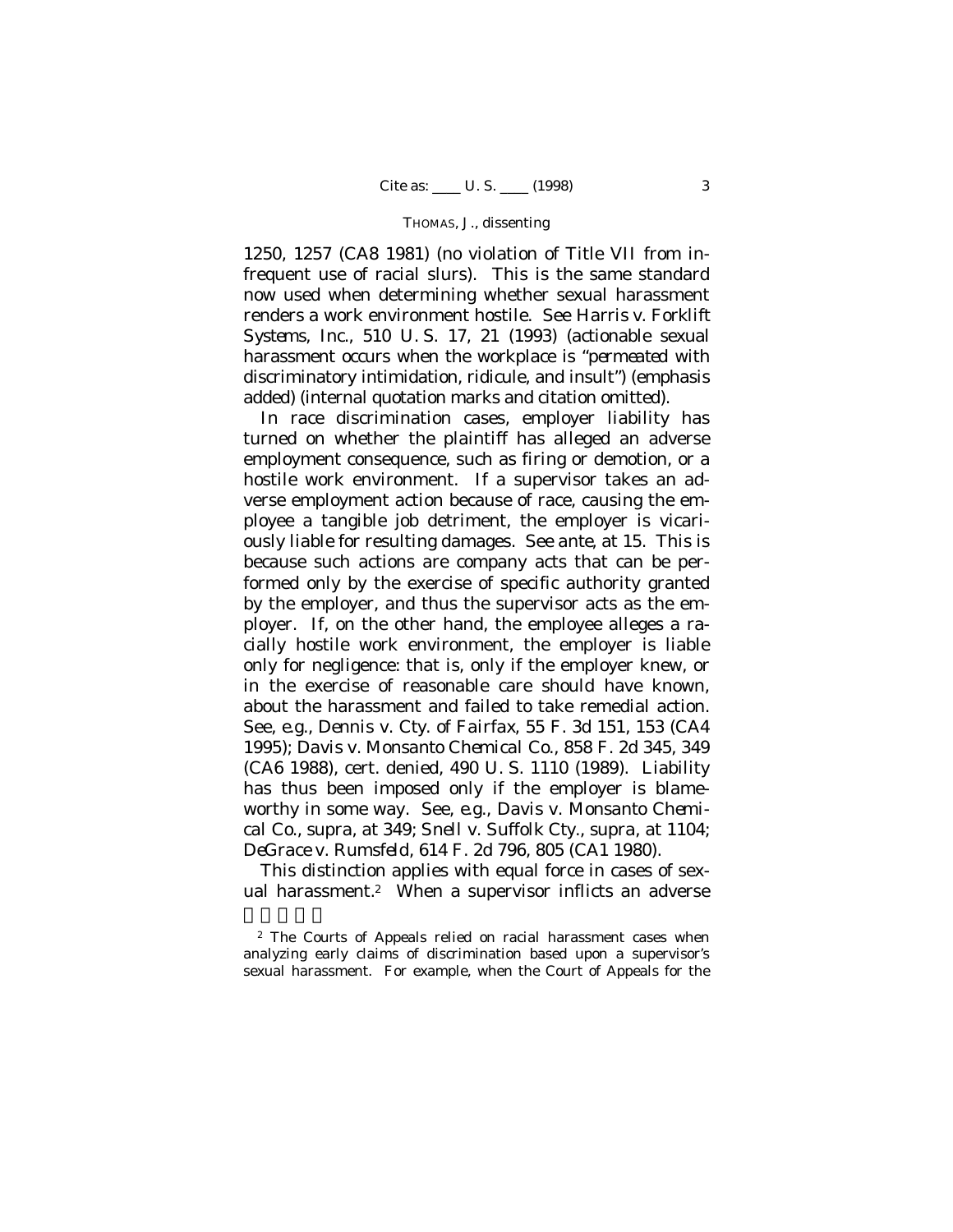employment consequence upon an employee who has rebuffed his advances, the supervisor exercises the specific authority granted to him by his company. His acts, therefore, are the company's acts and are properly chargeable to it. See 123 F. 3d 490, 514 (1997) (Posner, C. J., dissenting); *ante,* at 17 ("Tangible employment actions fall within the special province of the supervisor. The supervisor has been empowered by the company as a distinct class of agent to make economic decisions affecting other employees under his or her control").

If a supervisor creates a hostile work environment, however, he does not act for the employer. As the Court concedes, a supervisor's creation of a hostile work environment is neither within the scope of his employment, nor part of his apparent authority. See *ante,* at 10–14. Indeed, a hostile work environment is antithetical to the interest of the employer. In such circumstances, an employer should be liable only if it has been negligent. That is, liability should attach only if the employer either knew, or in the exercise of reasonable care should have known, about the hostile work environment and failed to take remedial action.<sup>3</sup>

District Columbia Circuit held that a work environment poisoned by a supervisor's "sexually stereotyped insults and demeaning propositions" could itself violate Title VII, its principal authority was Judge Goldberg's opinion in *Rogers*. See *Bundy* v. *Jackson*, 641 F. 2d 934, 944 (CADC 1981); see also *Henson* v. *Dundee*, 682 F. 2d 897, 901 (CA11 1982). So too, this Court relied on *Rogers* when in *Meritor Savings Bank, FSB* v. *Vinson,* 477 U. S. 57 (1986), it recognized a cause of action under Title VII for sexual harassment. See *id.,* at 65–66.

<sup>3</sup> I agree with the Court that the doctrine of *quid pro quo* sexual harassment is irrelevant to the issue of an employer's vicarious liability. I do not, however, agree that the distinction between hostile work environment and *quid pro quo* sexual harassment is relevant "when there is a threshold question whether a plaintiff can prove discrimination in violation of Title VII." *Ante,* at 8. A supervisor's threat to take adverse action against an employee who refuses his sexual demands, if never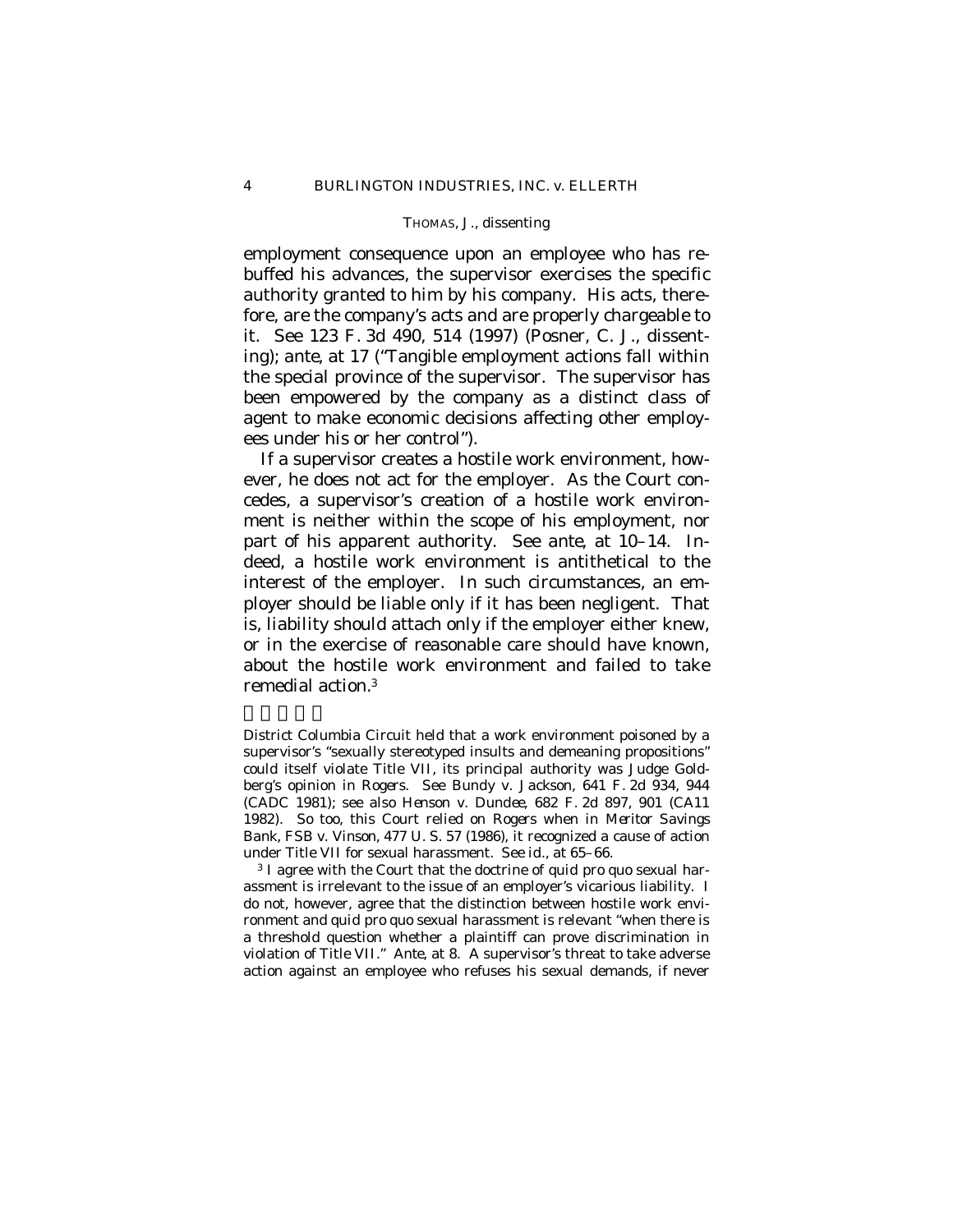Sexual harassment is simply not something that employers can wholly prevent without taking extraordinary measures––constant video and audio surveillance, for example––that would revolutionize the workplace in a manner incompatible with a free society. See 123 F. 3d 490, 513 (Posner, C.J., dissenting). Indeed, such measures could not even detect incidents of harassment such as the comments Slowick allegedly made to respondent in a hotel bar. The most that employers can be charged with, therefore, is a duty to act reasonably under the circumstances. As one court recognized in addressing an early racial harassment claim:

"It may not always be within an employer's power to guarantee an environment free from all bigotry. . . . [H]e can let it be known, however, that racial harassment will not be tolerated, and he can take all reasonable measures to enforce this policy. . . . But once an employer has in good faith taken those measures which are both feasible and reasonable under the circumstances to combat the offensive conduct we do not think he can be charged with discriminating on the basis of race." *De Grace* v. *Rumsfeld,* 614 F. 2d 796, 805 (1980).

Under a negligence standard, Burlington cannot be held liable for Slowick's conduct. Although respondent alleged a hostile work environment, she never contended that Burlington had been negligent in permitting the harassment to occur, and there is no question that Burlington

carried out, may create a hostile work environment, but that is all. Cases involving such threats, without more, should therefore be analyzed as hostile work environment cases only. If, on the other hand, the supervisor carries out his threat and causes the plaintiff a job detriment, the plaintiff may have a disparate treatment claim under Title VII. See E. Scalia, The Strange Career of *Quid Pro Quo* Sexual Harassment, 21 Harv. J. L. & Pub. Policy 307, 309–314 (1998).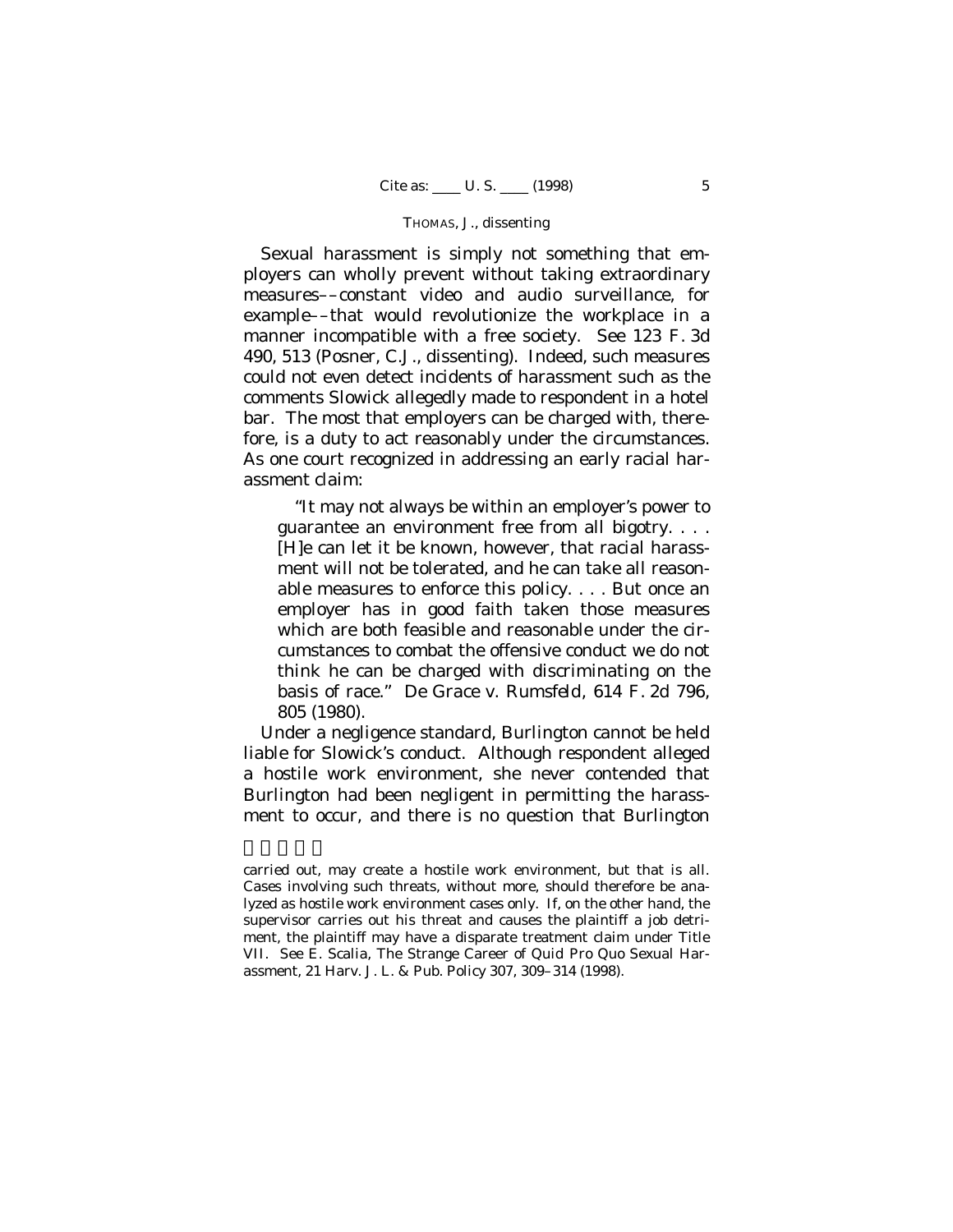acted reasonably under the circumstances. The company had a policy against sexual harassment, and respondent admitted that she was aware of the policy but nonetheless failed to tell anyone with authority over Slowick about his behavior. See, *ante,* at 3. Burlington therefore cannot be charged with knowledge of Slowick's alleged harassment or with a failure to exercise reasonable care in not knowing about it.

II

Rejecting a negligence standard, the Court instead imposes a rule of vicarious employer liability, subject to a vague affirmative defense, for the acts of supervisors who wield no delegated authority in creating a hostile work environment. This rule is a whole-cloth creation that draws no support from the legal principles on which the Court claims it is based. Compounding its error, the Court fails to explain how employers can rely upon the affirmative defense, thus ensuring a continuing reign of confusion in this important area of the law.

In justifying its holding, the Court refers to our comment in *Meritor Savings Bank, FSB* v. *Vinson,* 477 U. S. 57 (1986), that the lower courts should look to "agency principles" for guidance in determining the scope of employer liability, *id.,* at 72. The Court then interprets the term "agency principles" to mean the Restatement (Second) of Agency (1957). The Court finds two portions of the Restatement to be relevant: §219(2)(b), which provides that a master is liable for his servant's torts if the master is reckless or negligent, and §219(2)(d), which states that a master is liable for his servant's torts when the servant is "aided in accomplishing the tort by the existence of the agency relation." The Court appears to reason that a supervisor is "aided . . . by . . . the agency relation" in creating a hostile work environment because the supervisor's "power and authority invests his or her harassing conduct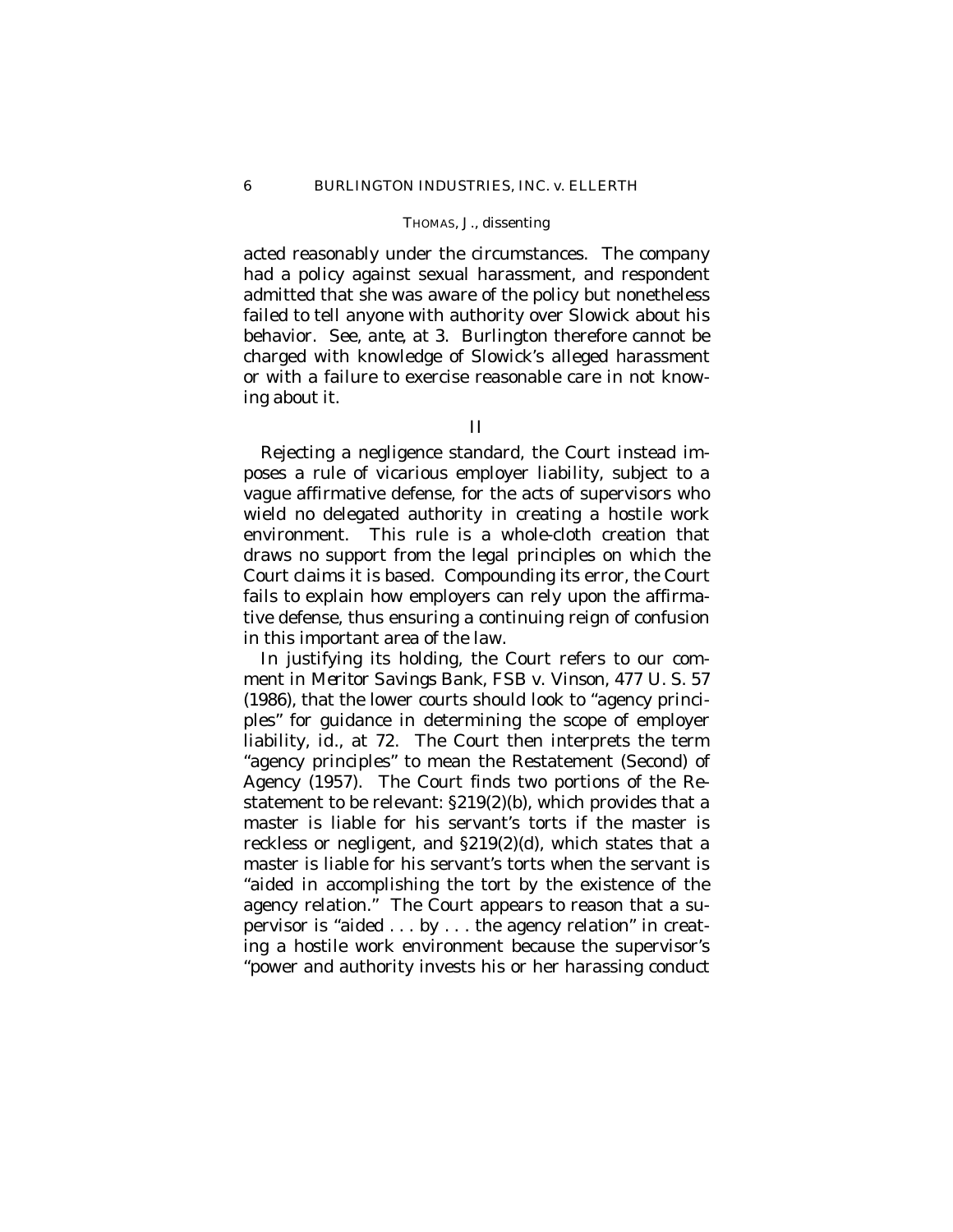with a particular threatening character." *Ante,* at 18.

Section 219(2)(d) of the Restatement provides no basis whatsoever for imposing vicarious liability for a supervisor's creation of a hostile work environment. Contrary to the Court's suggestions, the principle embodied in §219(2)(d) has nothing to do with a servant's "power and authority," nor with whether his actions appear "threatening." Rather, as demonstrated by the Restatement's illustrations, liability under §219(2)(d) depends upon the plaintiff's belief that the agent acted in the ordinary course of business or within the scope of his apparent authority.<sup>4</sup> In this day and age, no sexually harassed employee can reasonably believe that a harassing supervisor is conducting the official business of the company or acting on its behalf. Indeed, the Court admits as much in demonstrating why sexual harassment is not committed within the scope of a supervisor's employment and is not part of his apparent authority. See *ante,* at 10–14.

Thus although the Court implies that it has found guidance in both precedent and statute––see *ante,* at 9 ("The resulting federal rule, based on a body of case law developed over time, is statutory interpretation pursuant to congressional direction")––its holding is a product of willful policymaking, pure and simple. The only agency principle that justifies imposing employer liability in this context is the principle that a master will be liable for a servant's torts if the master was negligent or reckless in permitting them to occur; and as noted, under a negligence standard, Burlington cannot be held liable. See

<sup>4</sup> See Restatement §219, Comment *e*; §261, Comment *a* (principal liable for an agent's fraud if "the agent's position facilitates the consummation of the fraud, in that from the point of view of the third person the transaction seems regular on its face and the agent appears to be acting in the ordinary course of business confided to him"); §247, Illustrations (newspaper liable for a defamatory editorial published by editor for his own purposes).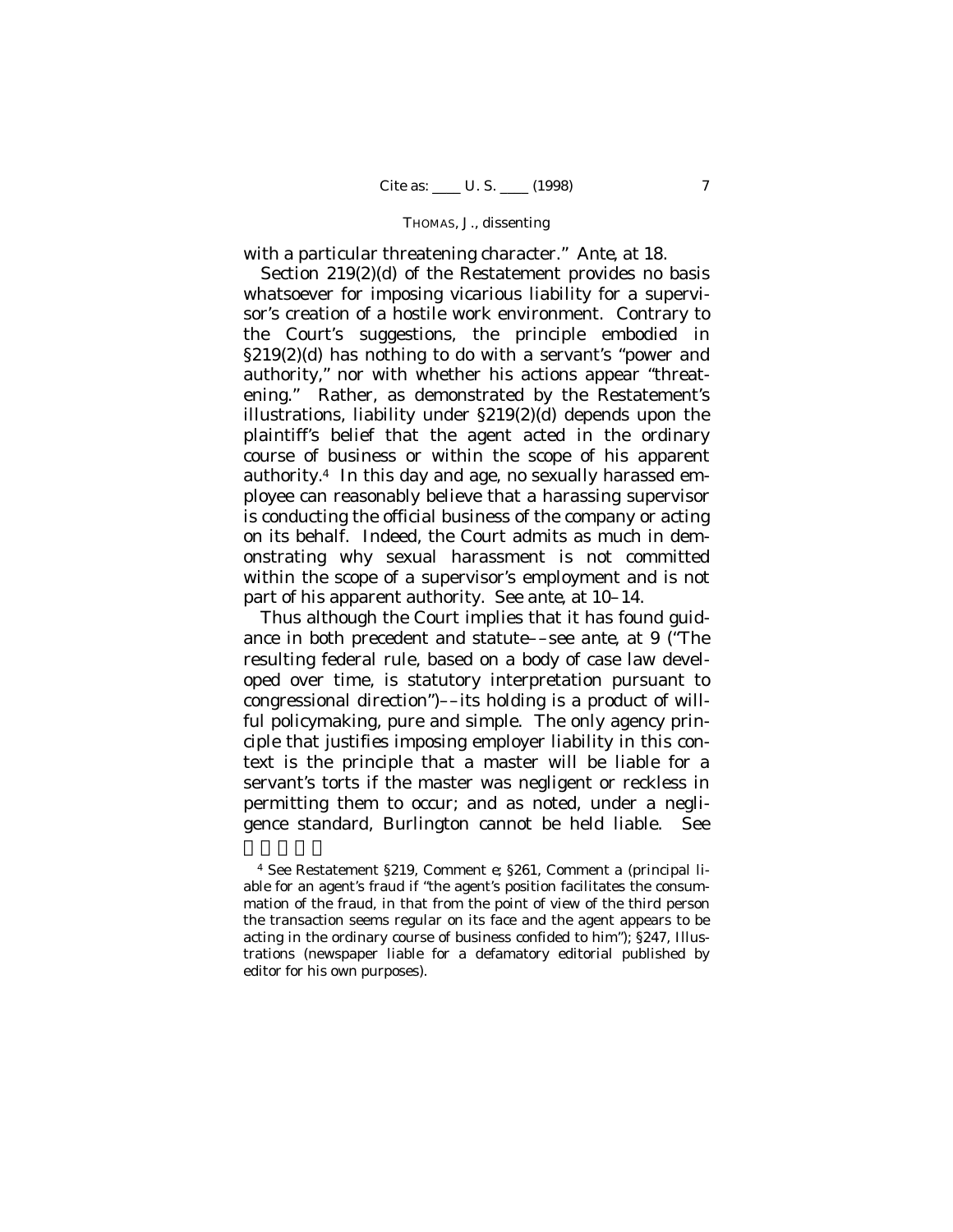*supra*, at 5–6.

The Court's decision is also in considerable tension with our holding in *Meritor* that employers are not strictly liable for a supervisor's sexual harassment. See *Meritor Savings Bank, FSB* v. *Vinson, supra,* at 72. Although the Court recognizes an affirmative defense––based solely on its divination of Title VII's *gestalt*, see *ante,* at 19––it provides shockingly little guidance about how employers can actually avoid vicarious liability. Instead, it issues only Delphic pronouncements and leaves the dirty work to the lower courts:

"While proof that an employer had promulgated an anti-harassment policy with complaint procedure is not necessary in every instance as a matter of law, the need for a stated policy suitable to the employment circumstances may appropriately be addressed in any case when litigating the first element of the defense. And while proof that an employee failed to fulfill the corresponding obligation of reasonable care to avoid harm is not limited to showing any unreasonable failure to use any complaint procedure provided by the employer, a demonstration of such failure will normally suffice to satisfy the employer's burden under the second element of the defense." *Ante,* at 20.

What these statements mean for district courts ruling on motions for summary judgment––the critical question for employers now subject to the vicarious liability rule––remains a mystery. Moreover, employers will be liable notwithstanding the affirmative defense, *even though they acted reasonably*, so long as the plaintiff in question fulfilled *her* duty of reasonable care to avoid harm. See *ibid.* In practice, therefore, employer liability very well may be the rule. But as the Court acknowledges, this is the one result that it is clear Congress did *not* intend. See *ante,* at 18; *Meritor Savings Bank, FSB* v. *Vinson,* 477 U. S., at 72.

The Court's holding does guarantee one result: There